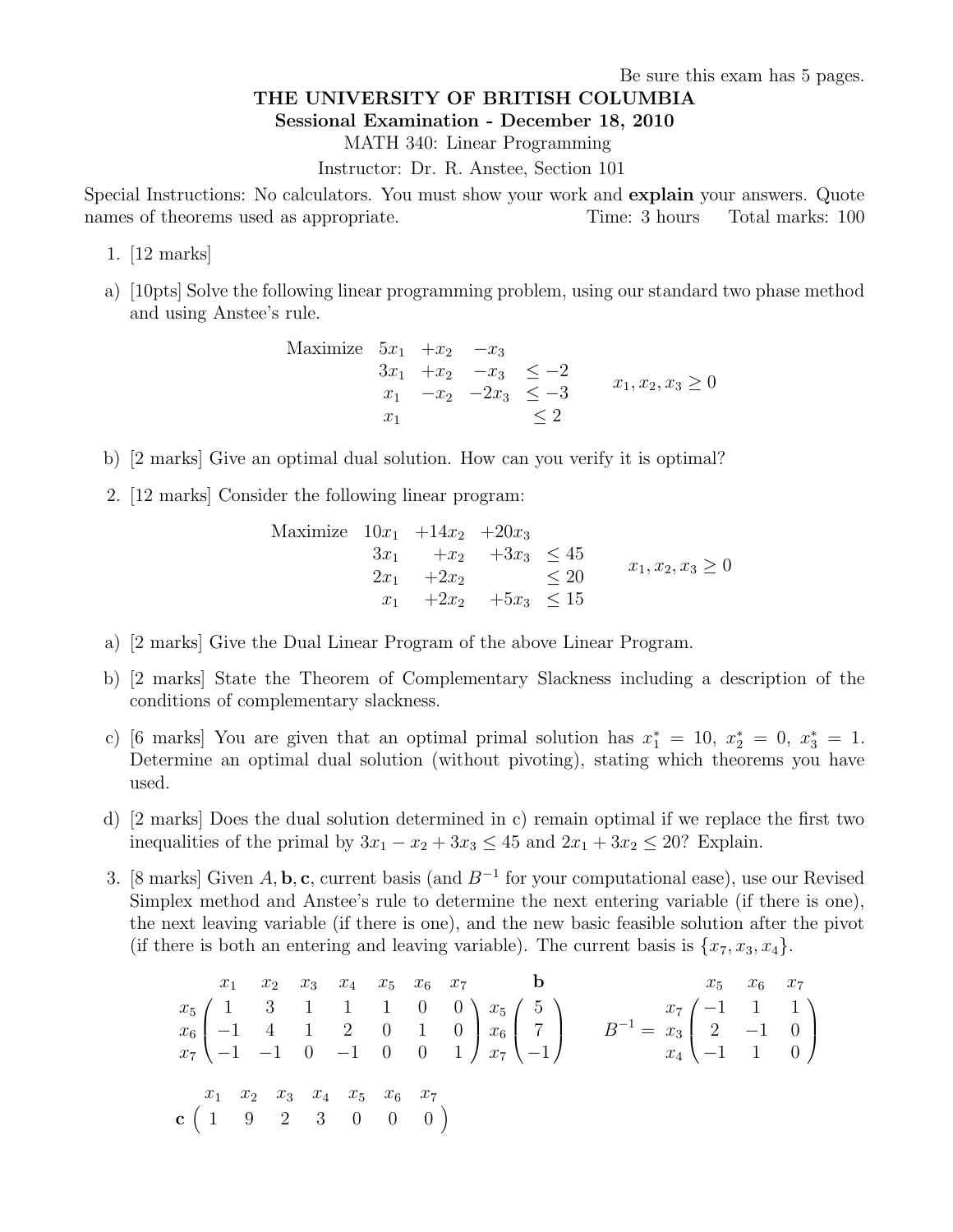#### MATH 340 Final Exam 2010 page 2

4. [25 marks] A manufacturer wishing to maximize profit can make three possible house types made from the three available resources according to the following table. We are not concerned with integrality in this question and allow fractional houses (we can think of our answer as an optimal product mix not a specific set of houses)

|           |              |   | house 1 house 2 house 3 total available |
|-----------|--------------|---|-----------------------------------------|
| wood      |              |   |                                         |
| labour    | $\mathbf{D}$ | 3 | 15                                      |
| capital   |              |   | 19                                      |
| \$ profit |              |   |                                         |

Let  $x_i$  denote the amount of house i to produce and let  $x_{3+i}$  denote the ith slack for  $i = 1, 2, 3$ . The final dictionary is:

|  |                            |  |                                                                                                 |  | $x_4$ $x_5$ $x_6$ |
|--|----------------------------|--|-------------------------------------------------------------------------------------------------|--|-------------------|
|  | $x_1 = 1 -2x_4 +2x_5 -x_6$ |  |                                                                                                 |  |                   |
|  | $x_2 = 2 -x_4 -x_5 +x_6$   |  |                                                                                                 |  |                   |
|  | $x_3 = 1 +3x_4 -x_6$       |  | $B^{-1} = \frac{x_1}{x_2} \begin{pmatrix} 2 & -2 & 1 \\ 1 & 1 & -1 \\ -3 & 0 & 1 \end{pmatrix}$ |  |                   |
|  | $z = 27 -2x_4 -x_5$        |  |                                                                                                 |  |                   |

NOTE: All questions are independent of one another.

- a) [2 marks] Give the marginal values for each of the resources wood, labour and capital.
- b) [3 marks] Consider a new house (say house 4) with requirements 2 units of wood, 2 units of labour and 3 units of capital and profit of \$7. Are you interested in producing this new house. Explain.
- c) [5 marks] Give the range on  $c_3$  (profit for house 3) so that the current solution remains optimal.
- d) [5 marks] Give the range on  $b_2$  (resource availability for labour) so that the current basis remains optimal. Also give the profit as a linear function of  $b_2$  in that range.

Hint for e),f): You need not complete all of the very final dictionary, merely the variables in the basis and the constants and all the entries in the z row.

- e) [5 marks] Given resource availabilities of  $\sqrt{ }$  $\overline{ }$ 1 4 4  $\setminus$ , obtain (using the Dual Simplex method) the new optimal solution as well as the new marginal values.
- f) [5 marks] Consider adding a new constraint  $x_1 + x_2 \leq 2$  to our original problem. Solve using the Dual Simplex method. Report the new solution as well as the new marginal values.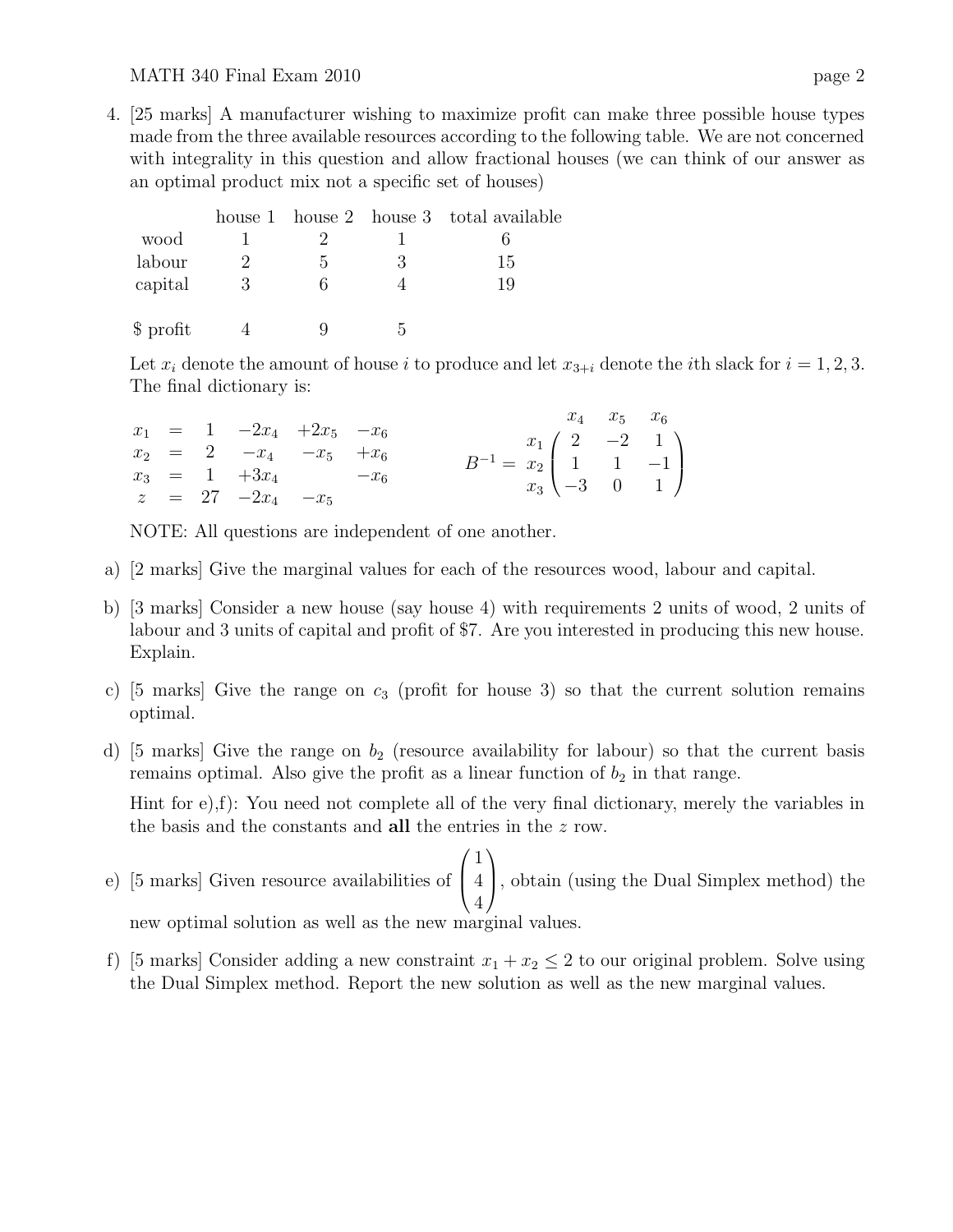5. [13 marks] We are asked to choose among various carbon reduction strategies to maximize the tons of atmospheric carbon removed subject to various constraints.

|                     | strategy 1 |     | strategy $2$ strategy $3$ maximum |      |
|---------------------|------------|-----|-----------------------------------|------|
| capital             | 100        | 125 | 150                               | 1000 |
| labour              | 50         | 100 | 110                               | 600  |
| space               |            | 3   |                                   | 23   |
| habitat damage      |            |     |                                   | 8    |
| tons carbon removed | 15         |     | 26                                |      |

There is an additional political decision that we must choose at least 1.5 units of Strategy 1. Here is the problem formulation for LINDO.

```
MAX 15 STRAT1 + 21 STRAT2 + 26 STRAT3
SUBJECT TO
CAPITAL) 100 STRAT1 + 125 STRAT2 + 150 STRAT3 <= 1000
 LABOUR) 50 STRAT1 + 100 STRAT2 + 110 STRAT3 <= 600
  SPACE) 2 STRAT1 + 3 STRAT2 + 4 STRAT3 <= 23
HABITAT) 3 STRAT1 + STRAT2 + STRAT3 <= 8
POLITICS) STRAT1 >= 1.5
END
```
Each question below is independent of each other. The LINDO input/output on this page and the next page will be useful.

- a) [2 marks] If tons of carbon removed per unit of strategy 1 is reduced from 15 to 14 what is now the total tons of carbon removed by an optimal strategy?
- b) [3 marks] We discover that the habitat damage is less crucial because new habitat for the endangered species has been discovered on Pender Island. What is the benefit of allowing the habitat damage to increase to 8.5 units from 8 units?
- c) [3 marks] We are told that strategy 1 costs \$5000 per unit, strategy 2 costs \$6000 per unit and strategy 3 costs \$10000 per unit. Is the cost in \$ per ton of carbon removed less than \$400 per ton for our optimal strategy?
- d) [2 marks] You are told of a new strategy of carbon removal using fertilizer to stimulate algae growth that will require (per unit of new strategy) 100 units of capital, 100 units of labour, 2 units space and 1 unit cost to habitat that will remove 19 tons of carbon. Should you investigate further? Explain.
- e) [3 marks] A change in government has resulted in a new policy that we must choose 2 units of strategy 1. How does this affect the number of tons of carbon removed?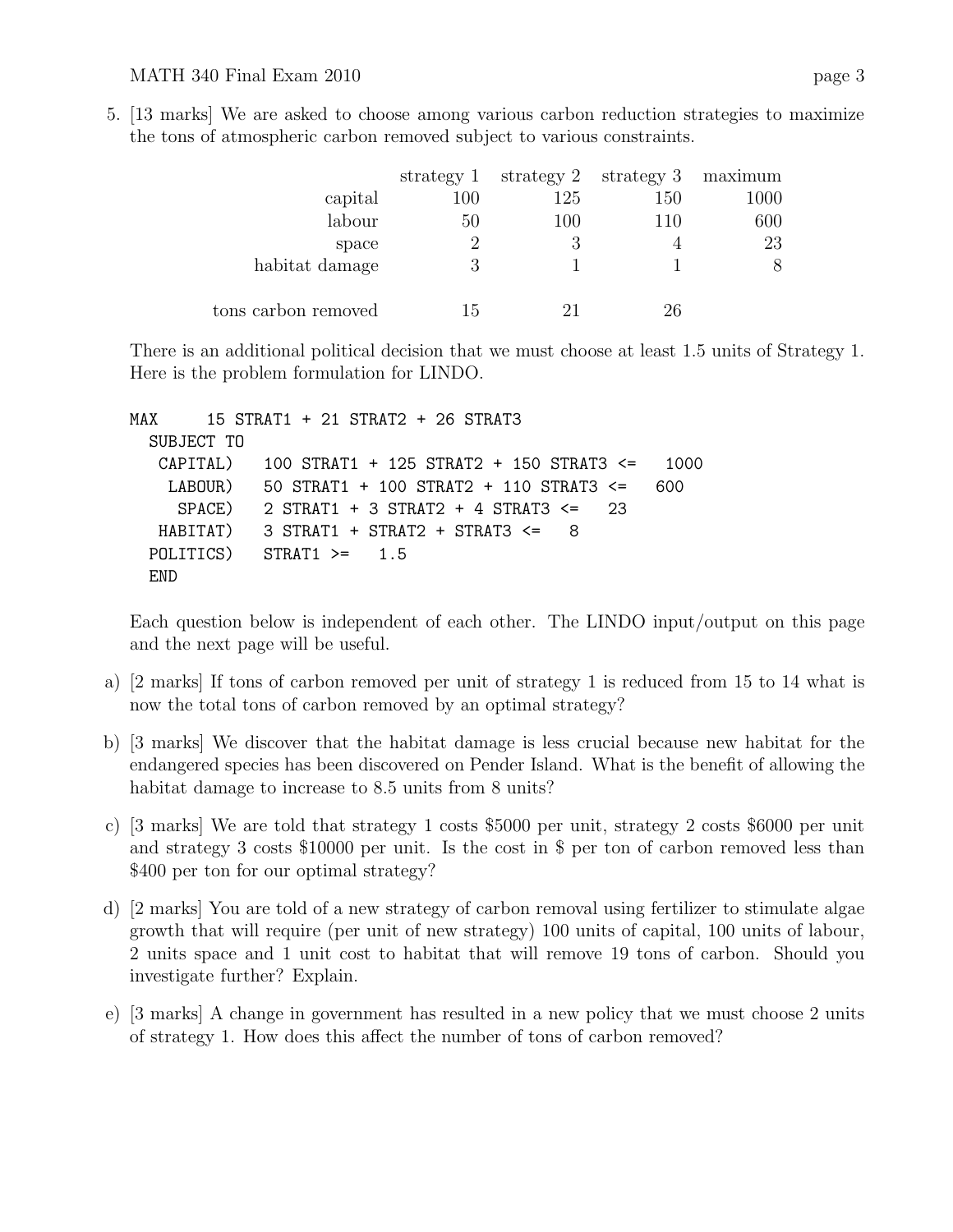The following is the output from LINDO:

# OBJECTIVE FUNCTION VALUE

| 1) | 113.5000 |
|----|----------|
|    |          |

| VARTABLE           | VALUE.   | REDUCED COST |
|--------------------|----------|--------------|
| STRAT <sub>1</sub> | 1.500000 | 0.000000     |
| STRAT2             | 0.000000 | 5.000000     |
| STRAT3             | 3.500000 | 0.000000     |

| <b>ROW</b> | SLACK OR SURPLUS | DUAL PRICES  |
|------------|------------------|--------------|
| CAPITAL)   | 325.000000       | 0.000000     |
| LABOUR)    | 140.000000       | 0.000000     |
| SPACE)     | 6.000000         | 0.000000     |
| HABITAT)   | 0.000000         | 26.000000    |
| POLITICS)  | 0.000000         | $-63.000000$ |
|            |                  |              |

NO. ITERATIONS= 0

RANGES IN WHICH THE BASIS IS UNCHANGED:

## OBJ COEFFICIENT RANGES

| VARTABLE.          | <b>CURRENT</b> | ALLOWABLE. | ALLOWABLE |
|--------------------|----------------|------------|-----------|
|                    | COEF           | TNCREASE.  | DECREASE. |
| STRAT <sub>1</sub> | 15,000000      | 63.000000  | TNFTNTTY  |
| STRAT2             | 21,000000      | 5.000000   | TNFTNTTY  |
| STRAT3             | 26,000000      | TNFTNTTY   | 5.000000  |

## RIGHTHAND SIDE RANGES

| <b>ROW</b>    | <b>CURRENT</b> | ALLOWABLE       | ALLOWABLE  |
|---------------|----------------|-----------------|------------|
|               | <b>RHS</b>     | INCREASE        | DECREASE   |
| CAPITAL       | 1000.000000    | <b>TNFTNTTY</b> | 325.000000 |
| <b>LABOUR</b> | 600.000000     | <b>TNFTNTTY</b> | 140.000000 |
| <b>SPACE</b>  | 23.000000      | <b>TNFTNTTY</b> | 6.000000   |
| HABITAT       | 8.000000       | 1.272727        | 3.500000   |
| POLITICS      | 1.500000       | 1.166667        | 0.500000   |